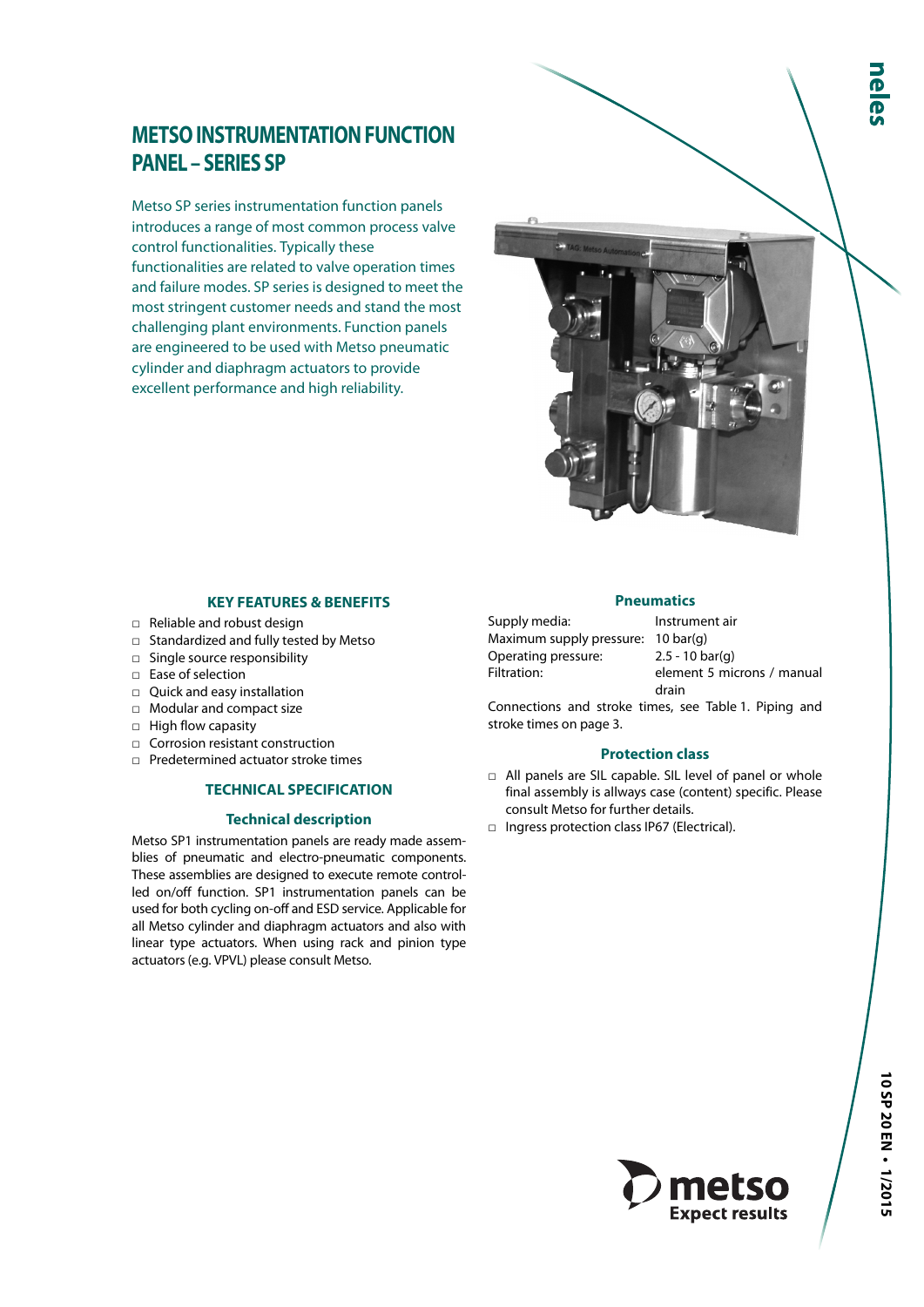





**On-Off Single acting, size 1/2" and 1"**







**PNEUMATIC HOOK-UP DIAGRAMS**

| Operation sequence example: | On-off Single acting panel - De-energized to close function:                                                                     |
|-----------------------------|----------------------------------------------------------------------------------------------------------------------------------|
| <b>FUNCTION:</b>            | Opening / Closing operation by sole-<br>noid valve                                                                               |
| Application example:        |                                                                                                                                  |
|                             | Remote control for on/off valves                                                                                                 |
| Basic stage:                | The pneumatic diagram shows the<br>system when the solenoid valve (8) is<br>de-energized and the system is with-                 |
|                             | out air pressure.                                                                                                                |
| Initial stage:              | Air pressure becomes available. As<br>the solenoid valve (8) coil is de-ener-<br>gized the actuator stays in closed<br>position. |
| Operating stage:            | Solenoid valve only system: When<br>the solenoid valve (8) coil is ener-<br>gized, the actuator drives to open<br>position.      |

Note: Below hook-up drawings shows de-energized to close type function examples. Same panels can be used in de-energized to open type systems as well just by selecting for single acting cases spring to open type actuator and for double acting cases by assembling the piping from panel to actuator crosswise.

#### **PNEUMATIC HOOK-UP DIAGRAMS**

Operation sequence example:

|                      | On-off Single acting panel - De-energized to close function:                                                                          |
|----------------------|---------------------------------------------------------------------------------------------------------------------------------------|
| <b>FUNCTION:</b>     | Opening / Closing operation by sole-<br>noid valve                                                                                    |
| Application example: |                                                                                                                                       |
|                      | Remote control for on/off valves                                                                                                      |
| Basic stage:         | The pneumatic diagram shows the<br>system when the solenoid valve (8) is<br>de-energized and the system is with-<br>out air pressure. |
|                      |                                                                                                                                       |

Initial stage: Air pressure becomes available. As the solenoid valve (8) coil is de-energized / the air operated valve (14) is not piloted, the actuator stays in closed position.

Solenoid + Air Operated valve system:

When the solenoid valve (8) coil is energized, the air operated valve (14) is piloted and the actuator opens. Check valve (26) guarantees signal line pilot pressure level in all circumstances. When the solenoid valve is de-energized, the pilot pressure of the air operated valve (14) exhausts through the solenoid valve (8) to atmosphere. The air operated valve (14) is not piloted anymore and the actuator closes.

Note: Below hook-up drawings shows de-energized to close type function examples. Same panels can be used in de-energized to open type systems as well just by selecting for single acting cases spring to open type actuator and for double acting cases by assembling the piping from panel to actuator crosswise.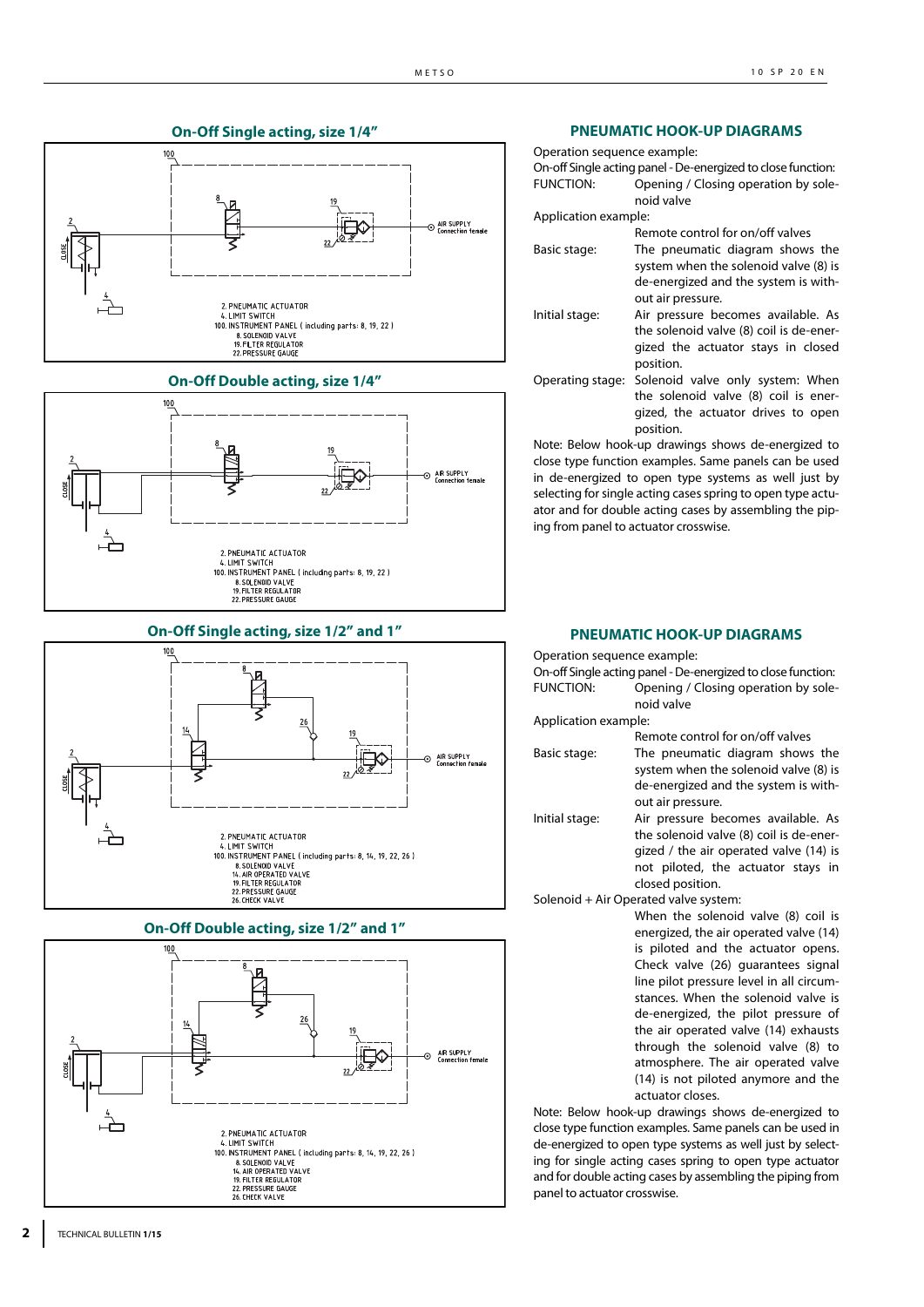## **DIMENSIONAL DRAWINGS**



| D        |              | <b>Panel Type</b> |     | <b>Max Dimensions, mm</b> |     | <b>NPT</b> | Max. Weight, kg |  |
|----------|--------------|-------------------|-----|---------------------------|-----|------------|-----------------|--|
| ≖        |              |                   | W   | н                         | D   |            | Alu / SS316     |  |
|          | S-A 1/4"     | SP11F1N2          | 200 | 260                       | 210 | 1/4"       | 9               |  |
|          | $S-A$ $1/2"$ | SP11F1N4          | 300 | 400                       | 210 | 1/2"       | 11              |  |
| ኴ.<br>IЕ | $S-A$ 1"     | SP11F1N8          | 400 | 450                       | 210 | 1"         | 13              |  |
|          | D-A 1/4"     | SP12F1N2          | 200 | 260                       | 210 | 1/4"       | 10              |  |
|          | D-A 1/2"     | SP12F1N4          | 300 | 400                       | 210 | 1/2"       | 12              |  |
| ൈ        | $D-A1"$      | SP12F1N8          | 400 | 450                       | 210 | 1"         | 14              |  |

Note: S-A = Single acting panel; D-A = Double acting panel Note: Std mounting on to actuator. 2" post mounting kits available on request.

#### **Table 1. Piping and stroke times**

|                  | <b>Actuator</b>                                 |       |              | Panel size 1/4"          |                          |                          | Panel size 1/2"          |                |                      | Panel size 1"            |                              |                          |
|------------------|-------------------------------------------------|-------|--------------|--------------------------|--------------------------|--------------------------|--------------------------|----------------|----------------------|--------------------------|------------------------------|--------------------------|
| <b>B1J B1JA</b>  | Stroke vol.<br>$dm^3/in^3$                      |       | <b>NPT</b>   | <b>Piping</b>            | Air<br>(s)               | <b>Spring</b><br>(s)     | Piping                   | Air<br>(s)     | <b>Spring</b><br>(s) | <b>Piping</b>            | Air<br>(s)                   | <b>Spring</b><br>(s)     |
| 8                | 0.9                                             | 55    | 3/8          | 10 mm or 3/8"            | $\mathbf{1}$             | 1.5                      | 12 mm or 1/2"            | 0.5            | $\mathbf{1}$         | $\sim$                   | $\sim$                       | ÷,                       |
| 10 <sup>10</sup> | 1.8                                             | 110   | 3/8          | 10 mm or 3/8"            | $\overline{2}$           | 3                        | 12 mm or 1/2"            | $\mathbf{1}$   | $\mathbf{1}$         | $\sim$                   | $\overline{\phantom{a}}$     | $\overline{\phantom{a}}$ |
| 12               | 3.6                                             | 220   | 1/2          | 10 mm or 3/8"            | 3                        | 5                        | 12 mm or 1/2"            | 1.5            | $\overline{2}$       | 25 mm or 1"              | $\mathbf{1}$                 | $\mathbf{1}$             |
| 16               | 6.7                                             | 409   | 1/2          | 10 mm or 3/8"            | 6                        | 9                        | 12 mm or 1/2"            | $\overline{2}$ | $\overline{3}$       | 25 mm or 1"              | 1.5                          | 1.5                      |
| 20               | 13                                              | 793   | 3/4          | 10 mm or 3/8"            | 11                       | 18                       | 12 mm or 1/2"            | 4              | 6                    | 25 mm or 1"              | $\overline{2}$               | 3                        |
| 25               | 27                                              | 2048  | 3/4          | 10 mm or 3/8"            | 18                       | 36                       | 12 mm or 1/2"            | 6              | 11                   | 25 mm or 1"              | $\overline{3}$               | $\overline{4}$           |
| 32               | 53                                              | 3234  | $\mathbf{1}$ |                          | $\bar{a}$                | ÷.                       | 12 mm or 1/2"            | 12             | 21                   | 25 mm or 1"              | 5                            | 8                        |
| 322              | 106                                             | 6468  | $\mathbf{1}$ | $\overline{\phantom{a}}$ | $\overline{\phantom{a}}$ | $\mathbf{r}$             | 12 mm or 1/2"            | 24             | 42                   | 25 mm or 1"              | 9                            | 16                       |
| B <sub>1</sub> C | Stroke vol.<br>dm <sup>3</sup> /in <sup>3</sup> |       | <b>NPT</b>   | <b>Piping</b>            | Open<br>(s)              | Close<br>(s)             | Piping                   | Open<br>(s)    | Close<br>(s)         | Piping                   | Open<br>(s)                  | Close<br>(s)             |
| 6                | 0.33                                            | 20    | 1/4          | 6 mm or 1/4"             | 0.5                      | 0.5                      | $\overline{\phantom{a}}$ |                |                      | $\overline{\phantom{a}}$ | $\bar{a}$                    | $\overline{\phantom{a}}$ |
| 9                | 0.6                                             | 37    | 1/4          | 6 mm or 1/4"             | $\mathbf{1}$             | $\mathbf{1}$             |                          |                |                      | $\bar{\phantom{a}}$      | $\blacksquare$               |                          |
| 11               | 1.1                                             | 67    | 3/8          | 10 mm or 3/8"            | 1.5                      | 1.5                      | 12 mm or 1/2"            | 0.5            | 0.5                  | $\overline{\phantom{a}}$ | $\overline{\phantom{a}}$     | $\sim$                   |
| 13               | 2.3                                             | 140   | 3/8          | 10 mm or 3/8"            | 2.5                      | 2.5                      | 12 mm or 1/2"            | $\mathbf{1}$   | $\mathbf{1}$         | $\overline{\phantom{a}}$ | $\qquad \qquad \blacksquare$ | $\overline{\phantom{a}}$ |
| 17               | 4.3                                             | 262   | 1/2          | 10 mm or 3/8"            | 4.5                      | 4.5                      | 12 mm or 1/2"            | 1.5            | 1.5                  | 25 mm or 1"              | $\mathbf{1}$                 | $\mathbf{1}$             |
| 20               | 5.4                                             | 329   | 1/2          | 10 mm or 3/8"            | 9                        | 9                        | 12 mm or 1/2"            | $\overline{3}$ | $\overline{3}$       | 25 mm or 1"              | $\overline{2}$               | $\overline{2}$           |
| 25               | 10.5                                            | 640   | 1/2          | 10 mm or 3/8"            | 11                       | 11                       | 12 mm or 1/2"            | 5              | 5                    | 25 mm or 1"              | 3                            | 3                        |
| 32               | 21                                              | 1280  | 3/4          | 10 mm or 3/8"            | 20                       | 20                       | 12 mm or 1/2"            | $\overline{7}$ | $\overline{7}$       | 25 mm or 1"              | $\overline{4}$               | 4                        |
| 40               | 43                                              | 2624  | 3/4          | $\overline{\phantom{a}}$ | $\overline{\phantom{a}}$ | $\sim$                   | 12 mm or 1/2"            | 14             | 14                   | 25 mm or 1"              | $\overline{7}$               | $\overline{7}$           |
| 50               | 84                                              | 5126  | $\mathbf{1}$ | $\overline{\phantom{a}}$ | $\overline{\phantom{a}}$ | $\overline{\phantom{a}}$ | 12 mm or 1/2"            | 27             | 27                   | 25 mm or 1"              | 13                           | 13                       |
| 60               | 121                                             | 7380  | $\mathbf{1}$ | $\overline{\phantom{a}}$ | $\overline{\phantom{a}}$ | $\sim$                   | 12 mm or 1/2"            | 39             | 39                   | 25 mm or 1"              | 19                           | 19                       |
| 75               | 189                                             | 11500 | $\mathbf{1}$ | $\overline{\phantom{a}}$ | $\overline{\phantom{a}}$ | $\overline{\phantom{a}}$ | 12 mm or 1/2"            | 60             | 60                   | 25 mm or 1"              | 30                           | 30                       |
| 502              | 195                                             | 11900 | $\mathbf{1}$ | $\overline{\phantom{a}}$ | $\overline{\phantom{a}}$ | $\sim$                   | 12 mm or 1/2"            | 62             | 62                   | 25 mm or 1"              | 32                           | 32                       |
| 602              | 282                                             | 17200 | $\mathbf{1}$ | $\overline{\phantom{a}}$ | $\overline{\phantom{a}}$ | $\overline{\phantom{a}}$ | 12 mm or 1/2"            | 90             | 90                   | 25 mm or 1"              | 44                           | 44                       |
| 752              | 441                                             | 26900 | $\mathbf{1}$ | $\sim$                   | $\overline{\phantom{a}}$ | $\sim$                   | 12 mm or 1/2"            | 140            | 140                  | 25 mm or 1"              | 70                           | 70                       |

Note: "-" means not applicable

If panel nominal size is bigger than actuator std pneumatic connections then improved stroke times possible by specifying actuator with over sized pneumatic connections.

| <b>Actuator</b> |                            |     |                                                                             | Panel size 1/4"   |             |              | Panel size 1/2" |              |              | Panel size 1"            |                          |                          |
|-----------------|----------------------------|-----|-----------------------------------------------------------------------------|-------------------|-------------|--------------|-----------------|--------------|--------------|--------------------------|--------------------------|--------------------------|
| <b>QPX</b>      | Stroke vol.<br>$dm^3/in^3$ |     | Close<br>Open<br><b>NPT</b><br><b>Piping</b><br><b>Piping</b><br>(s)<br>(s) |                   | Open<br>(s) | Close<br>(s) | <b>Piping</b>   | Open<br>(s)  | Close<br>(s) |                          |                          |                          |
|                 | 0.62                       | 38  | 3/8                                                                         | 10 mm or 3/8"     | 0.8         |              | 10 mm or 3/8"   | 0.5          | 0.5          | ۰                        | $\sim$                   |                          |
|                 | 0.08                       | 66  | 3/8                                                                         | $10$ mm or $3/8"$ | 1.5         |              | 10 mm or 3/8"   | 0.8          |              | $\overline{\phantom{a}}$ | $\sim$                   | $\overline{\phantom{a}}$ |
|                 | 2.18                       | 133 | 3/8                                                                         | 10 mm or 3/8"     | 2.5         | 4            | 10 mm or 3/8"   | 1.5          |              |                          | $\sim$                   |                          |
|                 | 4.34                       | 265 | 3/8                                                                         | 10 mm or 3/8"     |             | 8            | 10 mm or 3/8"   | $\mathbf{r}$ |              | $\sim$                   | $\overline{\phantom{a}}$ | $\sim$                   |
|                 | 8.7                        | 531 | 3/8                                                                         | 10 mm or 3/8"     | 9           | 15           | 10 mm or 3/8"   | 4            | 6            | -                        | $\sim$                   |                          |

Note: "-" means not applicable No over sized pneumatic connections available for QPX-series.

Note: The stroke times mentioned in table 1 are measured with 4.0 bar(g) supply air pressure and with reference ball valve. Actual stroke times may vary from these values<br>due to different factors such as, but not limited t air system.